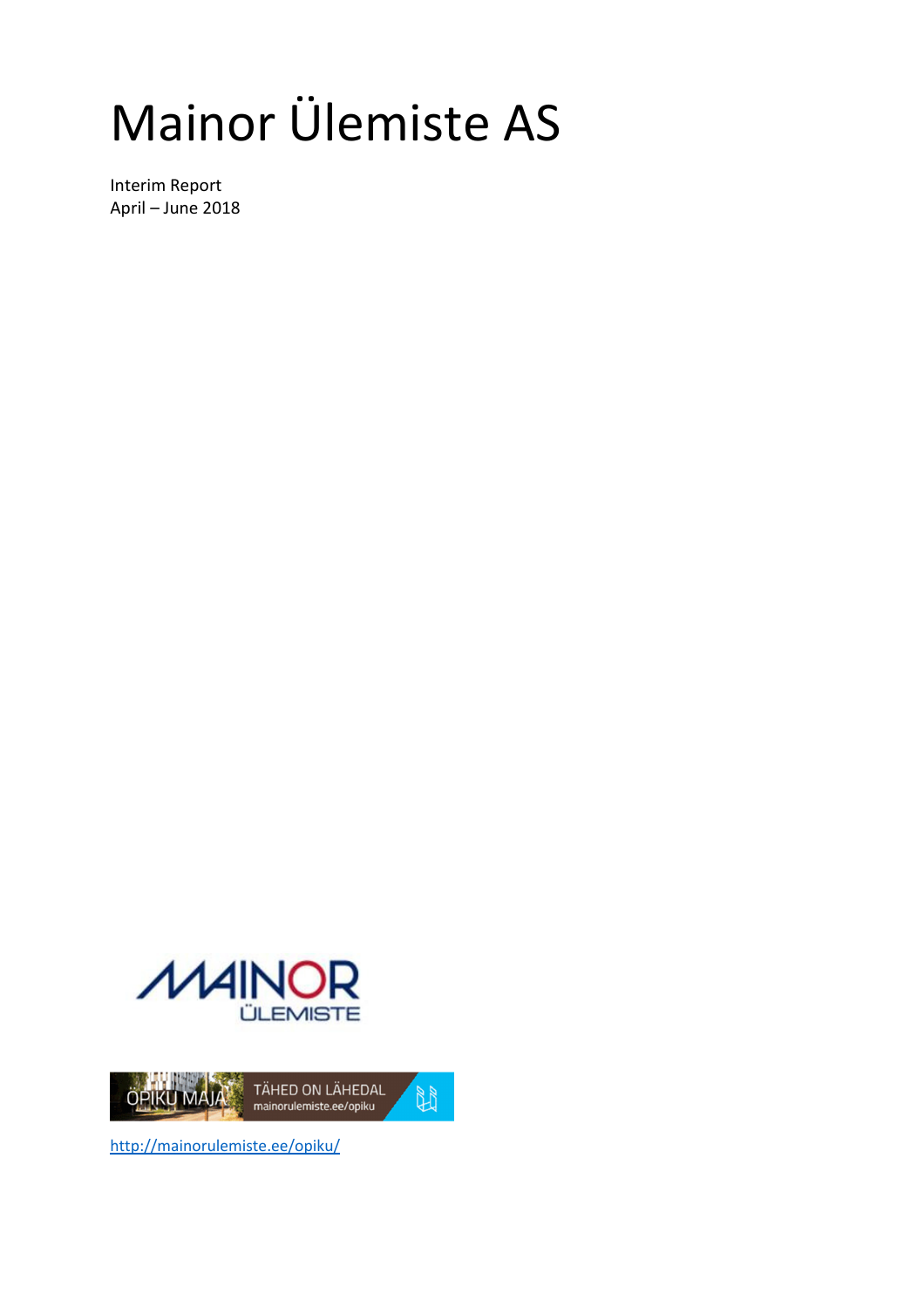### Main Events in the 2Q 2018

#### **In April Mainor Ülemiste announced an architectural competition for the modernization and expansion of the limestone factory building from 1899**

The mentioned renovation project of former factory building on Sepapaja 10 is the largest renovation project in Ülemiste City. According to the existing zoning plan, the plot owned by Mainor Ülemiste AS offers construction right of nearly 50,000 square meters. As the building is located in the heart of the campus, Mainor Ülemiste intends to bring together all important services and functions for the people: the traditional offices will be accompanied by co-working spaces, rental apartments and restaurants. The top architectural bureaus of Estonia were invited to participate in the targeted architecture competition: Alliance Architects, KOKO Architects, Architectural Bureau Pluss and HG Architecture. The Council of Mainor Ülemiste AS announces the winning project in the middle of August. The company's desire is to complete the designing of the building by the spring of 2019, to obtain the building permit by the end of 2019 and to start construction in 2021.

#### **On April 18, the financial results of AS Technopolis Ülemiste, the co-developer of Ülemiste City, were published**

AS Technopolis Ülemiste's net profit increased by 68% in 2017 reaching 12 million euros and the revenue by 5% reaching 13.6 million euros, which are the best results ever achieved by the company. The equity capital of Technopolis Ülemiste amounted to EUR 68.4 million at the end of the reporting period. Technopolis Ülemiste offers approximately 72,000 square meters of office space for rent, making it the largest office building owner in Tallinn.

#### **Mainor Ülemiste signed rental agreements with two international companies in May**

In May Mainor Ülemiste AS signed the rental agreements of office premises with two new international companies, who will move to the Öpik II building in autumn this year. The total value of contracts covering the office space of 4,500 square meters is estimated at 4 million euros. According to the confidentiality agreement, the names of companies expanding to Ülemiste City will be published in the autumn when new offices in the Öpik house are opened.

#### **On June 20, the newest building with the total area of 10,000 square meters was opened in Ülemiste City**

At Lõõtsa Street 11 near the airport, a 13-storey office building named after Alexandre Liwentaal was opened in June. The main contractor of the building was Nordecon AS. Technopolis Ülemiste invested a total of 13 million euros in Liwentaal House with a total area of 10,000 square meters. The newest building meets the requirements of LEED Platinum level – the highest environmental certification.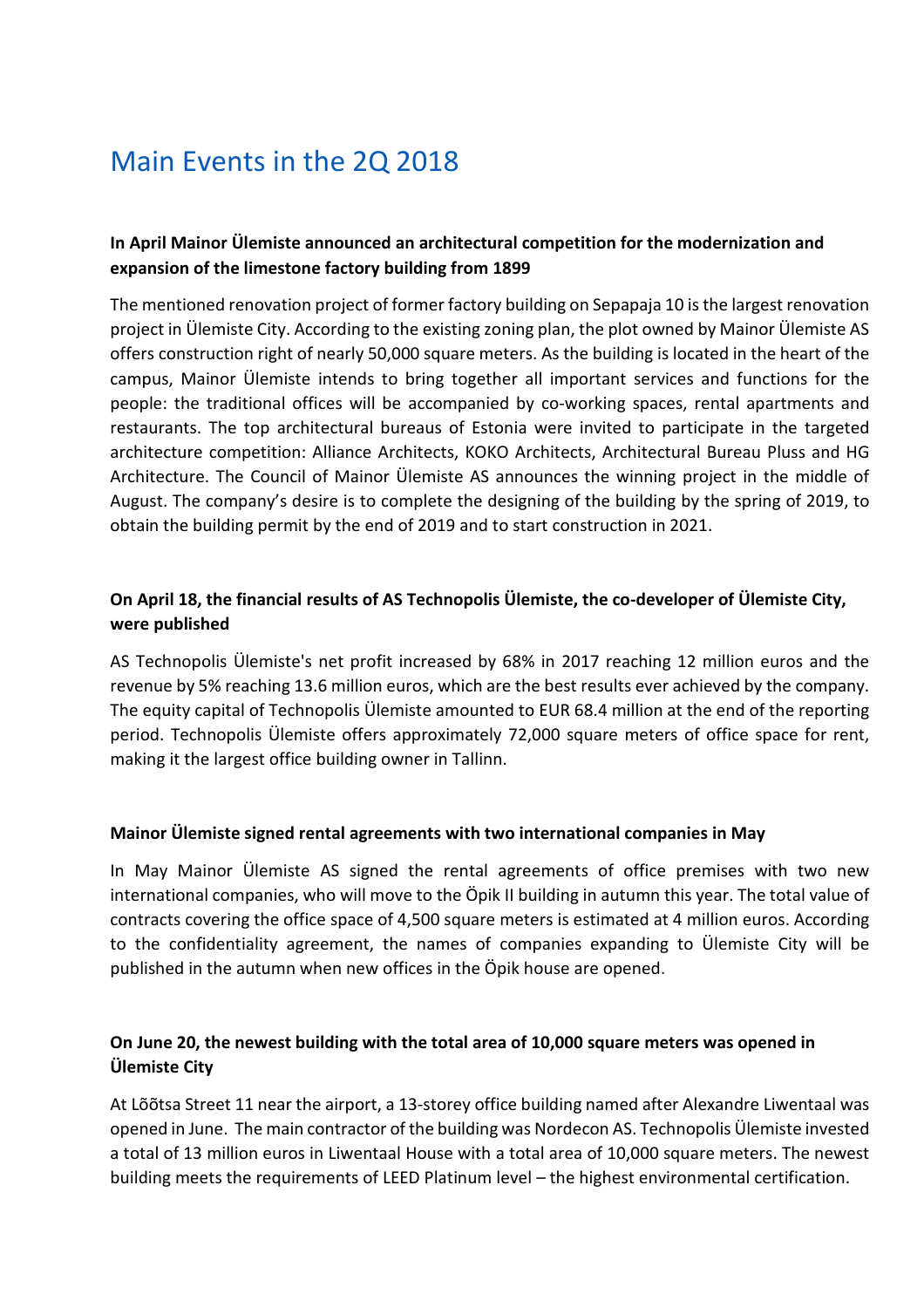#### **On June 25, the statue of the founder of the Ülemiste City and the great visionary Ülo Pärnits was opened**

The statue of Ülo Pärnits – the founder of Ülemiste City, the long-time leader of Mainor AS and the pioneer of modern education – was opened in front of Estonia's largest office building, the Öpik house. At the opening ceremony the memorandum between the developers of Ülemiste City, Tallinn University of Technology and Mainor AS was signed. As a result, the University of Technology will open a new professorship and will work with the Ülemiste City to develop smart city solutions.

#### **Ülemiste City Key Figures as of 30.06.2018**

Rented space 168,159 square meters Occupancy Rate 99%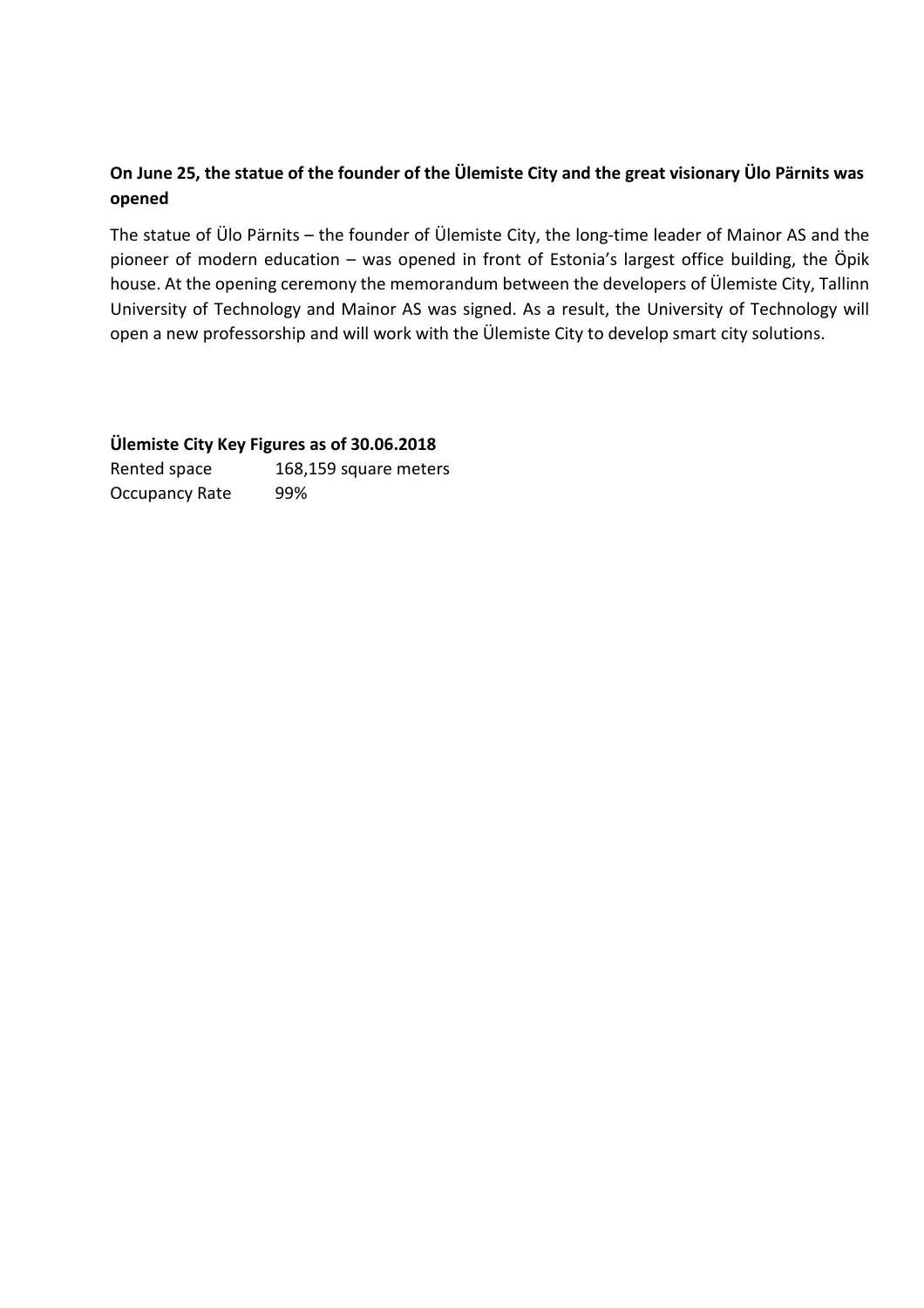## Financial Performance

#### 2Q 2018 – Net profit EUR 1,325 thousand

#### **Net Sales and Net Profit**

- Net sales amounted to EUR 2,067 th in the  $2^{nd}$  quarter, increase of 8.2% compared to the  $2^{nd}$ quarter of 2017
- Net profit amounted to EUR 1,325 th, increase of 13.3% compared to  $2^{nd}$  quarter of 2017

#### **Expenses**

- Operating expenses increased from EUR 1,057 th (2<sup>nd</sup> quarter 2017) to EUR 1,063 th in the 2<sup>nd</sup> quarter of 2018
- Interest expense on loans and issued bonds amounted to EUR 722 th, increase of 50.1% compared to the 2nd quarter in 2017 (EUR 481 th)

#### **Interest-bearing liabilities**

- Mainor Ülemiste AS interest-bearing liabilities amounted to EUR 68,692 th. The Company's four largest creditors at the end of the period were Nordea Bank AB, LHV Pank AS and OP Corporate Bank Plc, Luminor Bank AS
- At the end of the reporting period, Mainor Ülemiste had EUR 13,000 th in untapped credit facilities

### Statement of the Management Board

The financial and other additional information published in the Interim Report April – June 2018 is true and complete. Consolidated financial statements give a true and fair view of the actual financial position, results of operations and cash flows of the group.

Consolidated financial statements in the report for the period April – June 2018 are not audited.

**Margus Nõlvak** 

Member of the Management Board Tallinn, 31.07.2018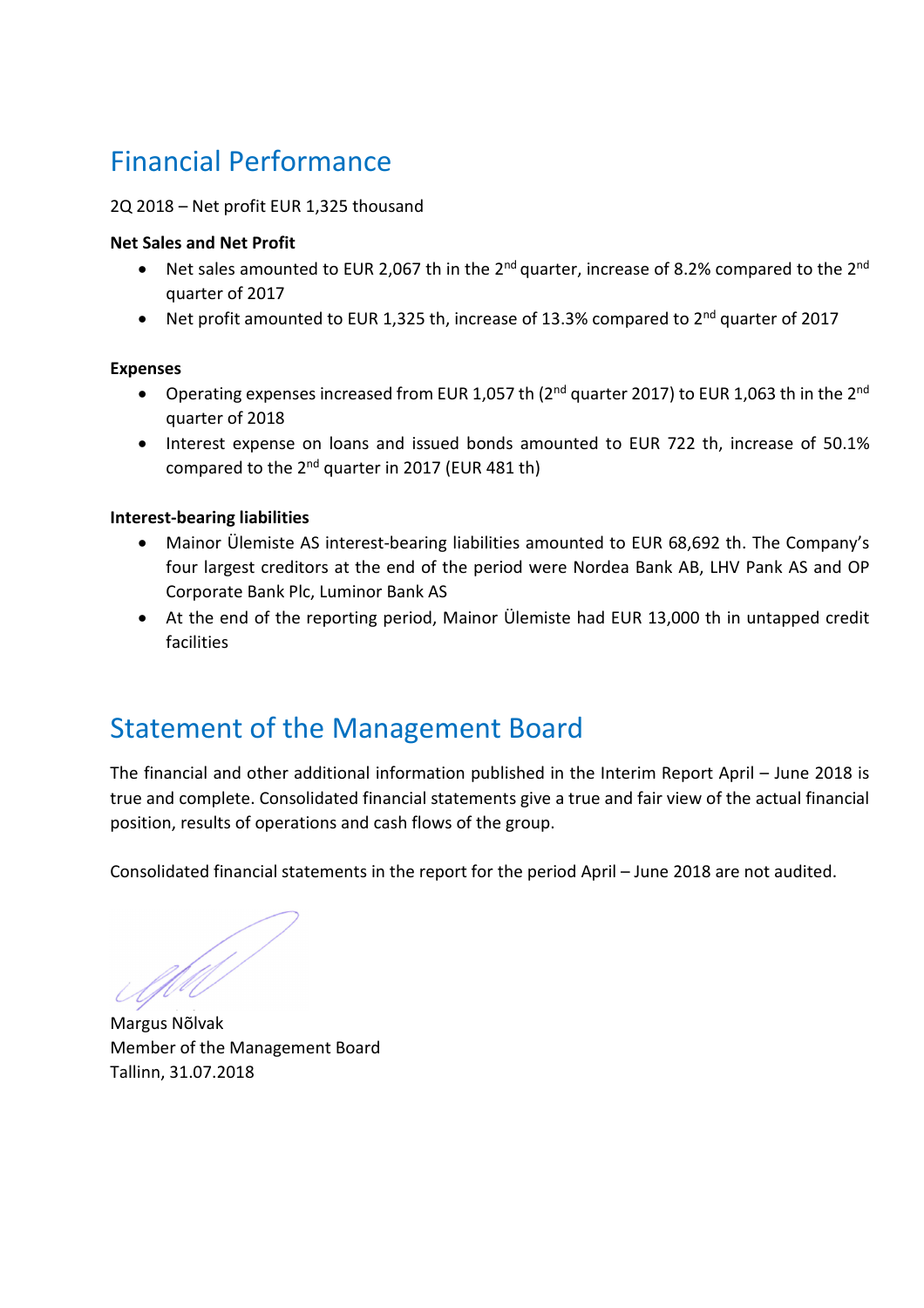# Consolidated Income Statement

### (according to IFRS)

*In thousands Euros* 

| <b>Mainor Ülemiste AS</b>           | 2Q 2017 | 3Q 2017 | 4Q 2017 | <b>1Q 2018</b> | <b>2Q 2018</b> |
|-------------------------------------|---------|---------|---------|----------------|----------------|
| <b>Sales</b>                        | 1910    | 1904    | 2035    | 2 1 9 4        | 2 0 6 7        |
| Cost of Sales                       | $-572$  | $-520$  | $-699$  | $-732$         | $-557$         |
| Administrative expenses             | $-485$  | $-465$  | $-649$  | $-481$         | $-506$         |
| Depreciation                        | $-14$   | $-16$   | $-14$   | $-12$          | $-12$          |
| Income from associate<br>companies* | 966     | 953     | 981     | 1 038          | 1 0 5 4        |
| Other operating income              | 0       |         | 14      | 4              | $\Omega$       |
| Other operating expenses            | $-2$    | -1      | -4      | -2             | -1             |
| <b>Operating profit</b>             | 1803    | 1856    | 1664    | 2 0 0 9        | 2045           |
| Other finance income                | 37      | 36      | 117     |                | 2              |
| Interest paid and fees              | $-481$  | $-506$  | $-621$  | $-509$         | $-722$         |
| Income tax                          | $-190$  | 0       | 0       | 0              | $\Omega$       |
| Net profit*                         | 169     | 1 3 8 6 | 160     | 1 501          | 1 325          |

\* Without change of valuation of Mainor Ülemiste AS's and associate companies' investments properties.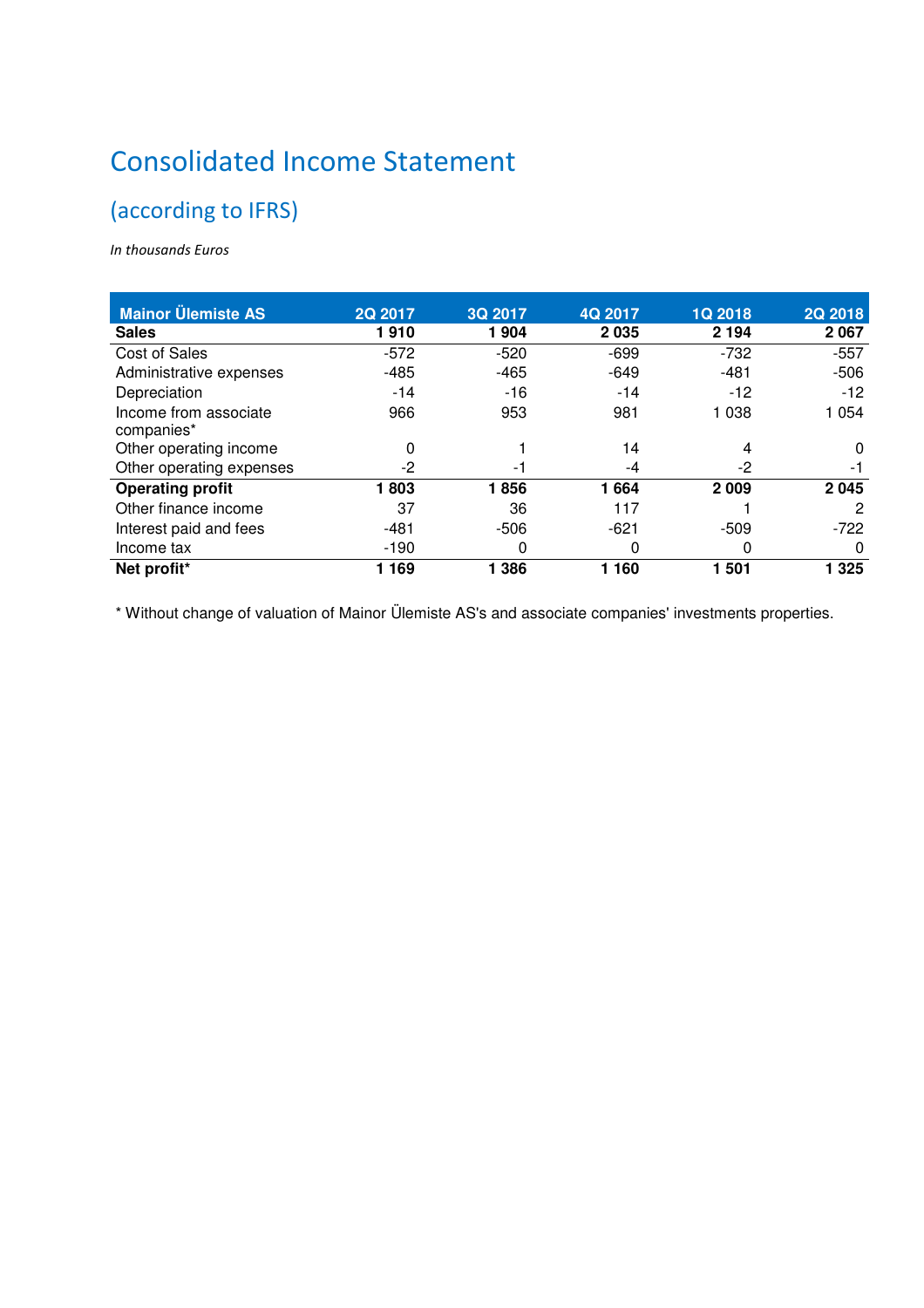# Consolidated Balance Sheet

### (according to IFRS)

*In thousands Euros* 

| <b>Mainor Ülemiste AS</b>                               | 30.06.2017 | 30.09.2017 | 31.12.2017 | 31.03.2018 | 30.06.2018 |
|---------------------------------------------------------|------------|------------|------------|------------|------------|
| Tangible and intangible assets                          | 76         | 93         | 83         | 72         | 66         |
| Property                                                | 91 539     | 95 748     | 100 642    | 106 421    | 112 307    |
| Other                                                   | 9667       | 9679       | 9511       | 9 3 2 0    | 9 3 3 2    |
| Financial assets*                                       | 29 545     | 30 4 98    | 31 479     | 34 555     | 34 377     |
| Receivables                                             | 1585       | 1 673      | 1 602      | 1 533      | 2 3 8 9    |
| Cash                                                    | 8 2 9 5    | 8 2 3 4    | 9400       | 8693       | 9 0 4 9    |
| <b>Total assets</b>                                     | 140 707    | 145 925    | 152 717    | 160 594    | 167 520    |
| <b>Owners' equity</b>                                   |            |            |            |            |            |
| Share capital                                           | 19 200     | 19 200     | 19 200     | 19 200     | 19 200     |
| Mandatory reserves                                      | 1920       | 1920       | 1920       | 1920       | 1920       |
| Retained earnings*                                      | 64 905     | 66 374     | 67844      | 72 318     | 72 410     |
| <b>Total equity</b>                                     | 86 025     | 87 494     | 88 964     | 93 438     | 93 530     |
| <b>Liabilities</b>                                      |            |            |            |            |            |
| Debt                                                    | 51 789     | 55 217     | 59 823     | 62 777     | 68 692     |
| <b>Other liabilities</b>                                | 527        | 531        | 604        | 645        | 704        |
| Accounts payable                                        | 2 3 6 6    | 2683       | 3 3 2 6    | 3734       | 4594       |
| <b>Total liabilities</b>                                | 54 682     | 58 431     | 63753      | 67 156     | 73 990     |
| <b>TOTAL LIABILITIES &amp; OWNERS'</b><br><b>EQUITY</b> | 140 707    | 145 925    | 152 717    | 160 594    | 167 520    |

\* Without change of valuation of Mainor Ülemiste AS's and associate companies' investments properties.